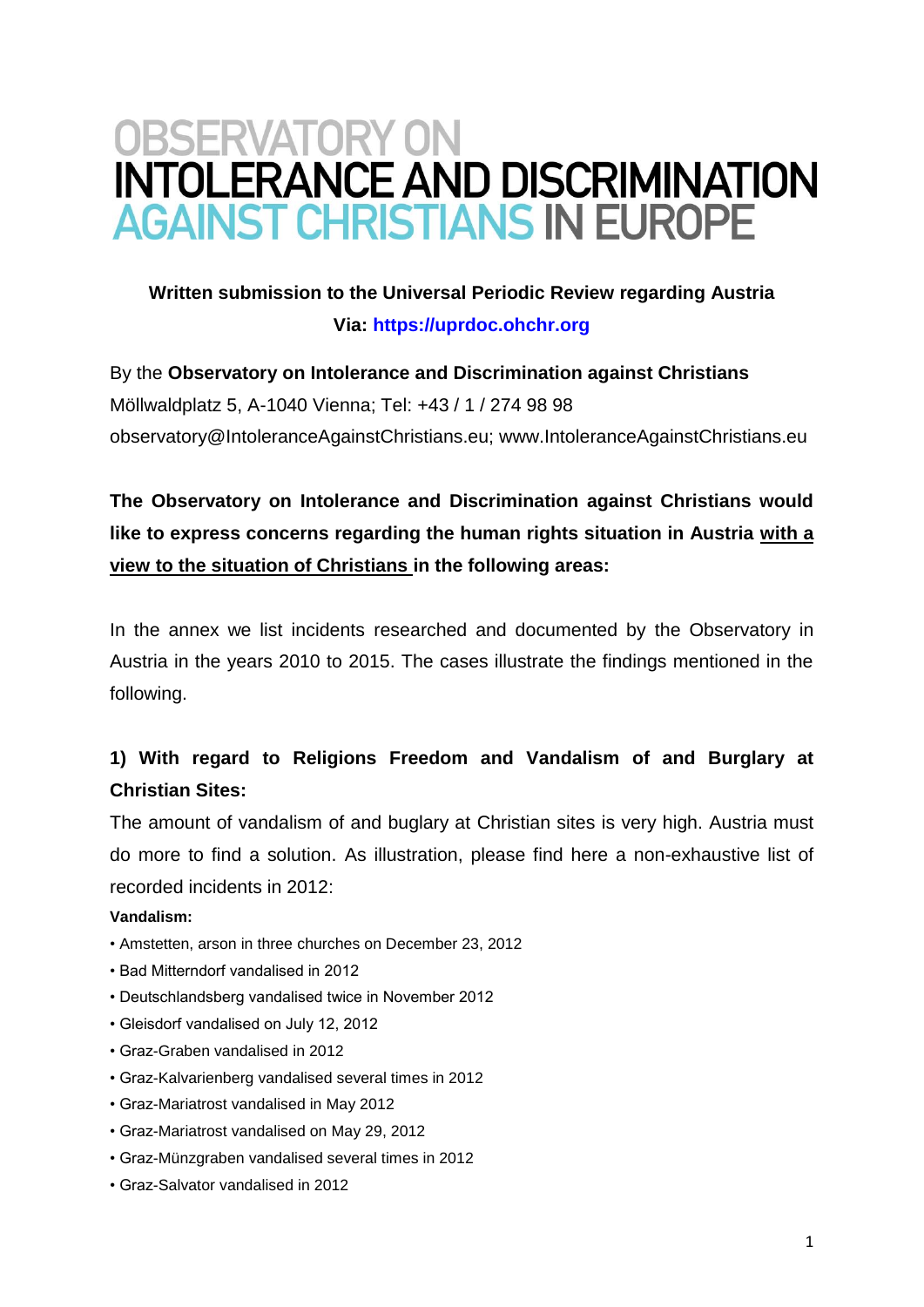- Graz-Schutzengel vandalised three times in July and December 2012
- Graz-St. Peter vandalised on December 10, 2012
- Graz-St. Vinzenz vandalised in 2012
- Graz-Süd vandalised on December 26, 2012
- Graz-Thondorf vandalised in 2012
- Graz-Waltendorf vandalised in the spring and twice in December 2012
- Johann ob Hohenburg vandalised in November 2012
- Kleinzell vandalised in the beginning of 2012
- Köflach-Pichling vandalised in July 2012
- Leoben-Lerchenfeld vandalised in 2012
- Mureck vandalised in April and June of 2012
- Nesteibach Bichelkreuzkapelle vandalised in 2012
- Passail vandalised twice in 2012
- Pöllauberg, vandalised on April 7, 2012
- Schladming, vandalised on December 7, 2012
- St. Margarethen/Raab, vandalised in 2012
- St. Michael i.d. Obersteiermark, vandalised on September 14/15, 2012
- St. Oswald b. Plankenwarth, vandalised in March 2012
- Turnau, vandalised in August 2012
- Wies, vandalised in the end of 2012

#### **Burglary:**

- Catholic Kindergarten in Graz in September 2012
- Ebersdorf in October 2012
- Ehrenhausen in December 2012
- Frohnleiten Adriach on November 15, 2012
- Gerolding in the summer of 2012
- Gratkorn in March 2012
- Graz-Münzgraben several times in 2012
- Graz-Schmerzhafte Mutter in 2012
- Graz-Waltendorf in December 2012
- Kaindorf in September 2012
- Kammern on July 14/15, 2012
- Kirnberg an der Mank in 2012
- Kulm in der Ramsau in May 2012
- Lilienfeld in the summer of 2012
- Mank in the summer of 2012
- Maria Steinparz in the summer of 2012
- Obergrafendorf on August 31, 2012
- Parish building of Graz Herz Jesu in January 2012
- Parish building of Graz-Liebenau in April 2012
- Parish building of Graz-St. Vinzenz in March 2012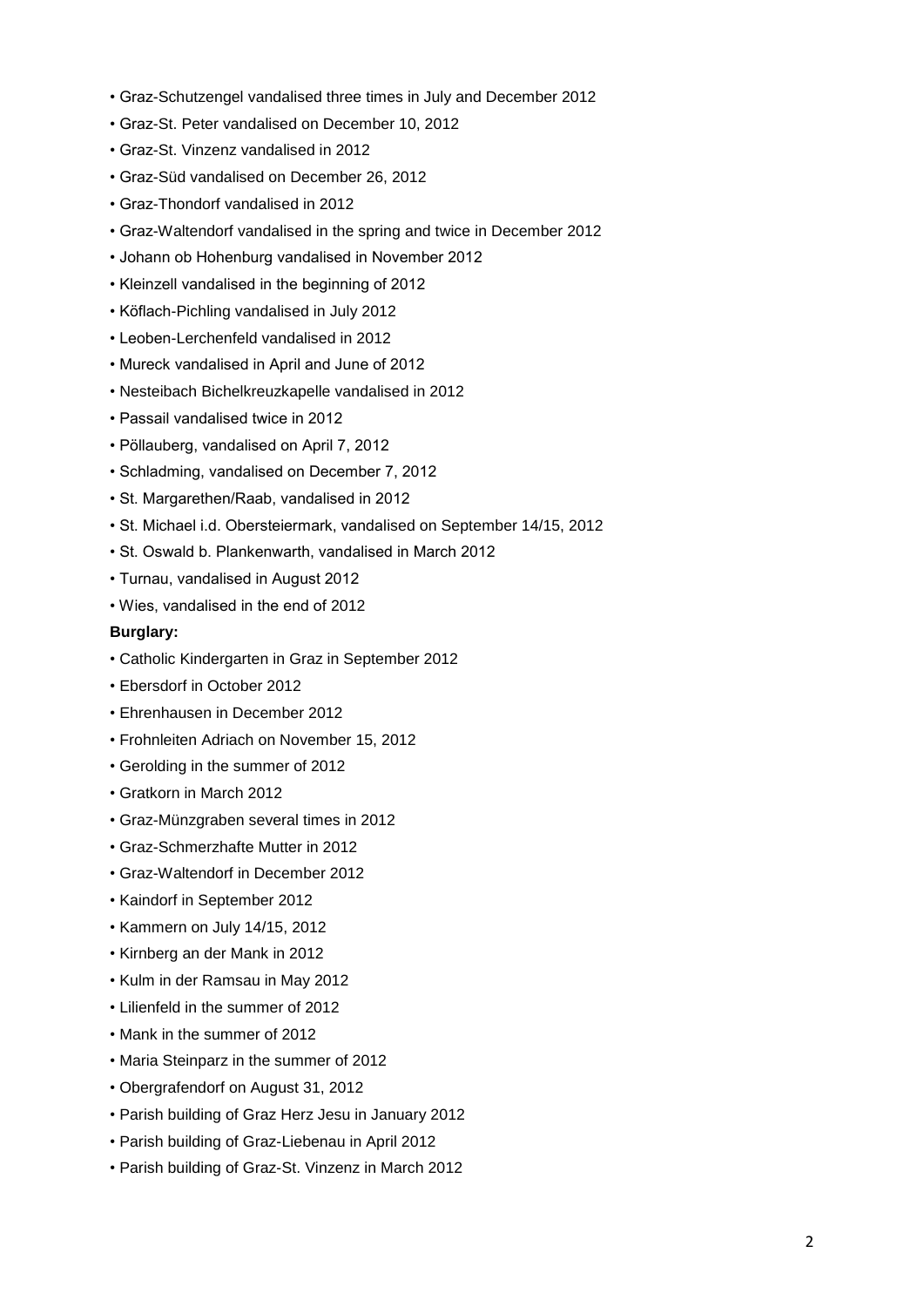- Parish building of llz in September 2012
- Parish building of Krieglach in October and November 2012
- Parish building of Leoben in November 2012
- Parish building of Neudau in June 2012
- Parish building of Pischelsdorf in October 2012
- Parish building of Turnau in November 2012
- Parish of St. Ruprecht a.d. Raab in October 2012
- Parish office of Hönigsberg in October 2012
- Parish office of Zeltweg in November 2012
- St. Marein bei Neumarkt in September 2012
- St. Oswald bei Plankenwarth on October 22, 2012
- Texing in the summer of 2012
- Türnitz in August 2012
- Wieselburg in August 2012
- Bad Mitterndorf in the summer of 2012
- Deutschlandsberg on August 17,18 and 20, 2012
- Friedberg in November 2012
- Gamlitz on December 20, 2012
- Gleisdorf on December 30, 2012
- Graz-Graben in 2012
- Graz-St. Josef on July 31, 2012
- Graz-Mariatrost in November-December 2012
- Graz-St. Vinzenz in November 2012
- Großlobming on March 30, 2012
- Hitzendorf in December 2012
- Kirchberg an der Raab on October 7, 2012
- Laßnitzhöhe two times in December 2012
- Murau in November-December 2012
- Mureck in Summer 2012
- Passail in November 2012
- Pölfing-Brunn in December 2012
- Scheifling in January, April und June 2012
- Selzthal in November 2012
- St. Margarethen bei Lebring in January 2012
- St. Stefan ob Leoben in 2012
- Straden in Spring 2012
- Thörl in September 2012
- Wies in 2012

Source: Submission of the Holy See to the OSCE / Office for Democratic Institutions and Human Rights for the Hate Crimes Report 2012 on May 27, 2013.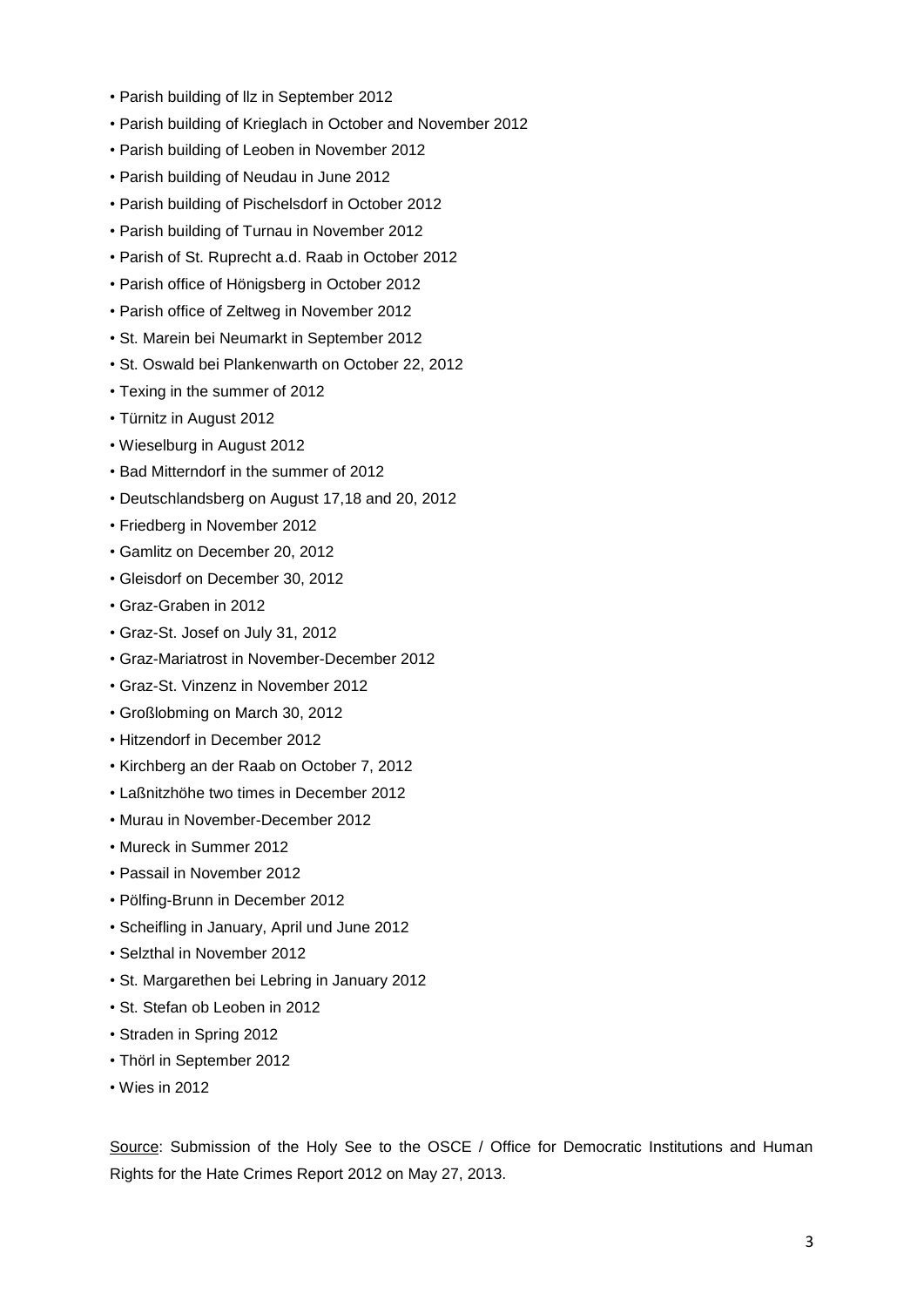## **2) With regard to Freedom of Expression and Freedom of Assembly:**

In Austria, stalking laws were used to prevent prayer in front of an abortion facility. On October 25th, 2011, the state court of Graz, Styria, upheld a judgement of the first instance condemning pro-life side-walk counsellors to pay fines on the grounds of "stalking." This is legally ambiguous and a limitation to freedom of assembly and of expression.

## **3) Attacks against Christians by Left Wing Extremists:**

Pro-life and pro-family activists suffer increasingly from threats from left wing radicals. Verbal threats in graffiti or violent language ("Occupy all churches. We will rise", "Priests go home, otherwise we will burn down your church.") as well as violent attacks at Christians manifestions are frequent. These attacks include the blocking of registered marching routes and culminated in July 2013 in the arrest of 34 left wing radicals who violently attacked peaceful demonstrators for the protection of life in Salzburg.

## **4) With regard to Conscientious Objection:**

In Austria, pharmacists do not enjoy an explicit right to conscientious objection. The so called "morning after pill" may be obtained either by prescription or in case of emergency without a prescription. Besides other functions, the taking of the morning after pill may result in an early abortion. The Austrian criminal code contains a conscience clause for medical staff with regard to abortion. But for pharmacists there is no such clause. It is therefore unclear, whether pharmacists have a right to conscientious objection or not. The professional representation of pharmacists says there isn't. This body argues that there is a legal obligation to contract; and that not delivering would be an act of non-assistance to a person in danger. Therefore, pharmacists or employees of pharmacies do not dare to withhold the abortifacient drug for conscientious reasons. It is necessary to introduce a law in Austria which explicitly recognises the freedom of conscience of pharmacists

## **5) Side Effect Discrimination of Equality Legislation and the so-called Levelling Up:**